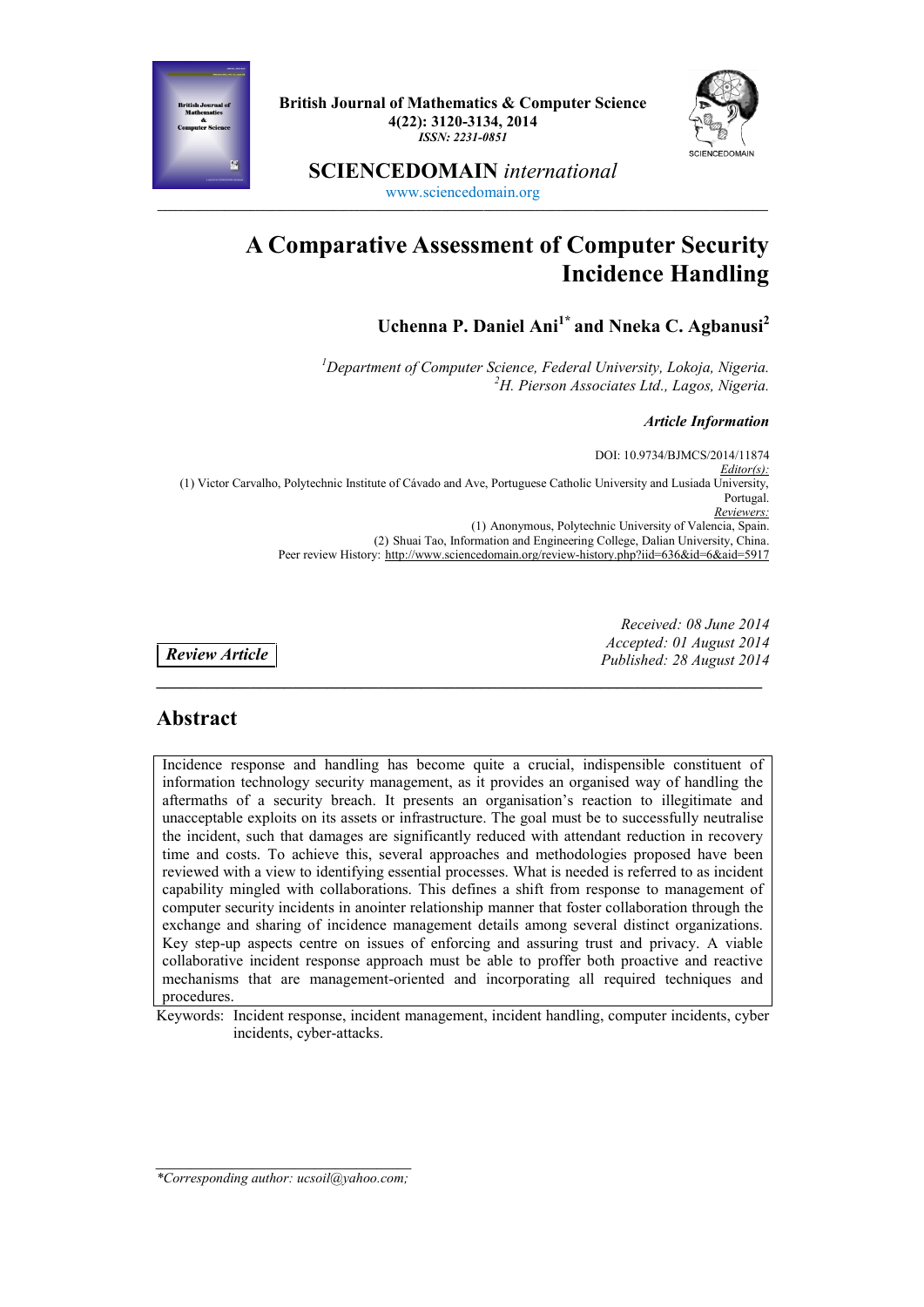### **1 Introduction**

Our contemporary society has witnessed a tremendous rise in cyber incidents. With the loss or damage incurred with the proliferation of this insidious activities, and given obvious facts that a great deal of these activities can hardly be put off [1], business and organisations have not relented in their efforts towards exercising controls, and management over cyber-infrastructural assets. However, unceasing developments in technology have incited greater increase in the frequency and complexity of attacks [2]. A seemingly secured end today hardly retains statuesque tomorrow. What seems a shield today could turn a hollow the next day.

Incidence response has become quite a crucial, indispensible constituent of information technology security management [1]. Incidence response provides an organised way of handling the aftermaths of a security breach. It presents an organisation's reaction to illegitimate and unacceptable exploits on its assets or infrastructure (Data, computer, network etc). As opposed to being taken unawares or caught unprepared, it is pertinent to have an on form management arrangement in place [1]. The goal must be to successfully neutralise the incident, such that damages are significantly reduced with attendant reduction in recovery time and costs.

The nature and complexity in which cyber or computer crimes thrive reveal a form of arrangement by sometimes large and well-organised groups [3]. Well thought out patterns are adopted in executing these malicious activities; and only an equal but opposite, carefully thought plan is capable of ensuring swift arrest of occurrences; all thanks to the laws of physics. A basic necessity is to be able to maintain a pre-plan that is not just able treat every security incident to its fullest through the application of suitable response methods and/or policies to minimise effect(s). Nevertheless, it should be able to lead to the actual source(s) of the incidents  $[4]$ . In broader terms, incidence response proffers a well-defined approach for detecting incidents, minimising organisational damage, fixing exploitable vulnerabilities and returning to normal operations [1]. A SANS institute survey of the relevance of Digital Forensic and Incident Response sowed that about 57% of respondents who had suffered malicious attacks noted that to be seeking for legal evidence that could hold up in court [5].

The survey underscored the need for; treating all cases with the potentials of ending up in arbitration or even legal proceedings, applying precision in the collection and management of evidence, increasing the trustworthiness so that the evidence can be defended, and ensuring sound processes that can withstand challenge under outside scrutiny [5]. This review focuses on generic computer security and incident response approaches or techniques from the year 2000 to date acquired from well-known and globally accepted professional sources like the IEEE Xplore digital library databases for conferences and journal, NIST security archives, Computer Security and Forensic books, independent systems security reviews and reports, Institutional Digital Library Archives. Literatures prior to the year 2000 are discarded due to technological relevance and evolution in trends. The methodology or approach adopted towards achieving this review is that of initial presentation and study of individual approach with a view to identifying the distinctive steps and the general advantages and weaknesses of each approach. This is followed by a comparative analysis of all the reviewed approaches and making out points of variations and similarities. Common steps are noted and outlined to make up a generic approach which through improvements and innovations could foster a better handling of computer incidences in tune with emerging trends.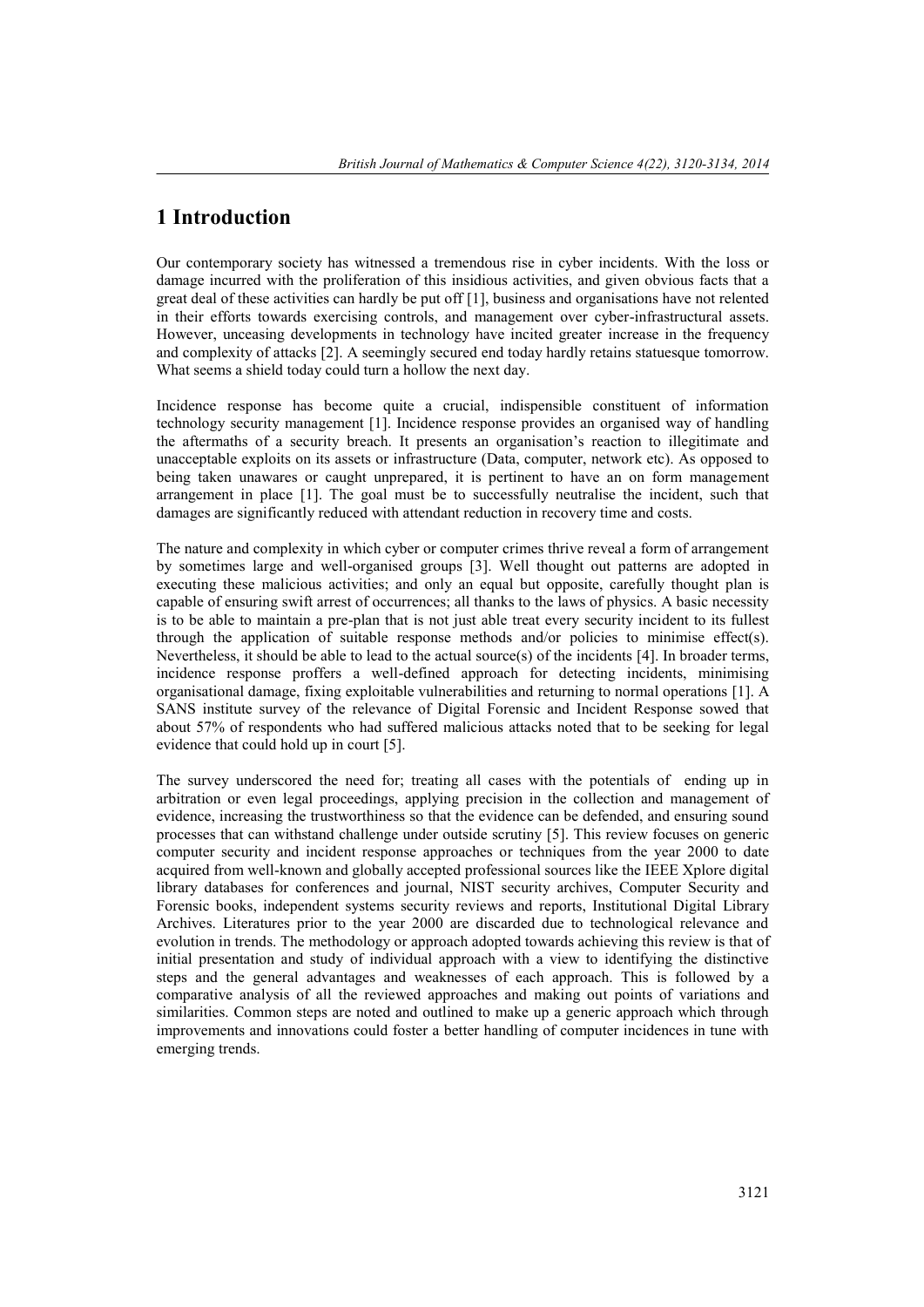### **2 Incident Response: Related Works**

The react faster and better approach as proffered in [6] presents a three (3) tier response evaluation, escalation and management levels. All three processes are engaged transitionally from a tier 1 through tier 3 levels of the response organisation. This is similar to the state-of-the-art approach [4] to incidence response. A difference is just the exclusion of a level 0 that defines the condition where a system is in normal working order and is devoid of breach. Other researchers in the field have also proposed potential approaches leveraging different requirements and conditions all that could be utilised for effective incidence response.

#### **2.1 Stepwise Forensic Approach**

A Stepwise Forensic Approach to Incident Response and Computer Usage was proposed with the integration of two prior models; the Cyber Forensic Field Triage Process Model (CFFTPM) proposed by [7] and the Phased Investigation Methodology for Tracing Computer Usage (PIM) by [8]. CFFTPM formalises a real world investigative approach [9], affirming an onsite/field method that offers results within a short time frame without necessarily moving the suspecting/evidence media to a forensic lab for an exhaustive examination. The model emphasises a basis that; some incidences require swift and timely response, increased delay could imply greater harm to victims or assets, or better still the escape of a suspect. The PIM framework on the other hand centres on the selection of investigation targets, narrowing down the response and search to the barest minimum potential targets [9]. This allows for a prompt response to specific cases and affected systems.

The motivation for integrating these two methodologies was the need for a model that would facilitate timely and selective acquisition and response to incident data; given that most incidents tend to spread through large-scale systems that could stiffen responses and investigation. As it is, the Stepwise Forensic Process Model (SFPM) focuses on non-volatile incident data as its way of ensuring Integrity of target system. SFPM starts by categorising the data relevant for effecting trace of evidence. These include live data, file system metadata, prefetch data, registry data, web browser file and specific document file.

SFPM's five-phase (5) processes include; Case Identification, Planning, Usage Pattern Analysis, User-Files Analysis and Reporting. The process-segmentation is aimed at overcoming the problems of conventional forensic methods by efficiently choosing and responding to target systems. On the advantage, this methodology proffers a way for ensuring timely trace and response by way of extraction of incident data. In cases where a large number of systems and(or) corporations form potential targets, it ensures that a part of the systems are kept out or accorded high priority response for the sake of quick and efficient evaluation [9]; speeding up responsetime and reducing resource usage. However, even though the approach does not vehemently negate traditional forensic methods, it does not yet affirm strong necessity for them as a way of ensuring and consolidating results of outcomes already acquired. On the whole, SFPM is noted to only tackle just a part of contemporary computer cybercrime incident response and handling approach. Only the forensic investigation task of establishing facts that there has been a breach, a violation to data, identity or infrastructure and establishing evidence for admissibility. The aspects of containment or elimination of vulnerabilities amongst others are not covered by this model.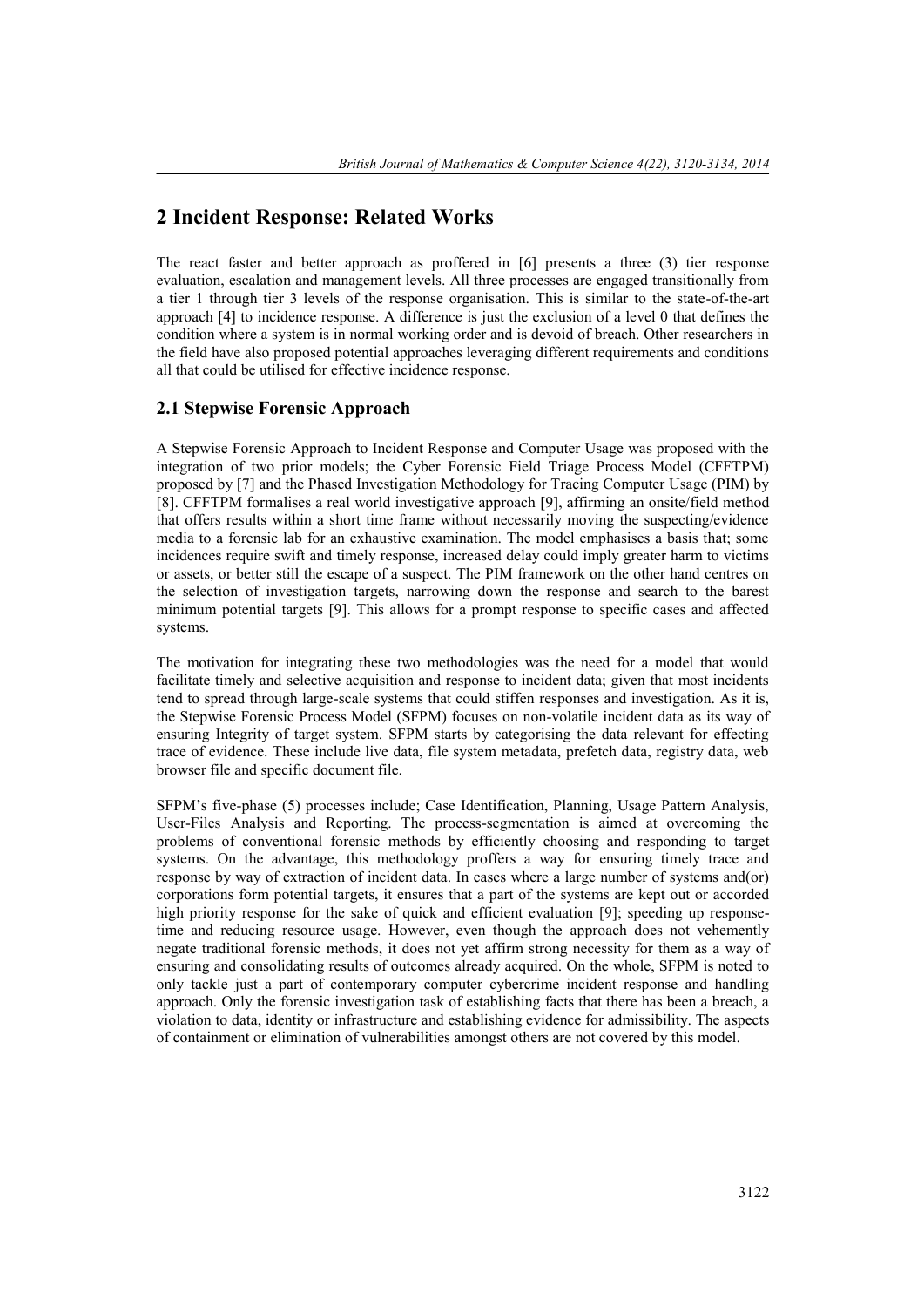#### **2.2 Security Coordination Model**

A Security Coordination Model for Inter-Organisational Information Incidents Response Forensic Process was proposed by [10]. The incident response approach leans on the basis that given certain incident complexities, most individual organisations are not able to unilaterally maintain adequate support for their computer security expert teams. Individual organisations are rarely able to maintain enough knowledge and expertise to respond to all emergent computer incidents, hence the need for collaboration with other external organisation and law enforcements. However, to remove potential threats like data privacy breaches, that are potential deterrents to this approach, the model brings to light the concept of Participant Organisation (PO) and Coordinator Organisation (CO) [11]. PO refers to individual organisation affected and that need to share information to ensure timely and successful neutralisation of an incident. The CO refers to an independent trusted organisation that would coordinate the processes of information sharing amongst POs; ensuring that rules regarding data privacy and the processes of incident response are strictly adhered to. These roles are explicitly defined in the organisational architecture of the Security Coordination model.

The model also incorporates a forensic process that extracts real-time and onsite digital evidence from monitoring systems; furnishing external organisations with the results of an analysis of such evidences, to prevent future reoccurrence [11]. Foundation blocks for this security coordination model include; real-time detection and result reporting of cyber-attacks on the part of POs, provision of online/onsite response support, propagating security events based on digital evidence collected from real-time monitoring and onsite examination of security incidents in the POs, and sharing security incident events with external organisations [11]. Greater emphasis is on communication amongst external organisations, coordination organisation and participant organisations. Global security mechanisms like hashing and digital signatures are incorporated for enhancing integrity, in addition to well documented chain of custody, incidents reconstruction for proper analysis and trace-back.

This model is noted to enhance the forensic functions of reporting and information sharing; aiding expert knowledge and skills acquisition, facilitating growth and development through collaboration. The system provides security alerting and response support based on real-time monitoring and digital forensic support based on digital evidence collected from online or onsite investigation [11].

However, if the details of an incident or threat are widely known, then such threat becomes less insidious. It is imperative to maintain role designations for specific expert levels by way of separation of duties. Such is not considered by the model. Additively, incidence response covers all that there is prior to an incident, the response and recovery to normal working order, not ruling out the pursuit of legal actions. These too are left out in the model.

#### **2.3 Common Process Model for Incident Response and Computer Forensics**

This model has been put forward as a unification of two important areas that handle computer security incidents. Incident response and computer forensics are both computer security oriented areas that are adopted for the investigation of security incidents or offences.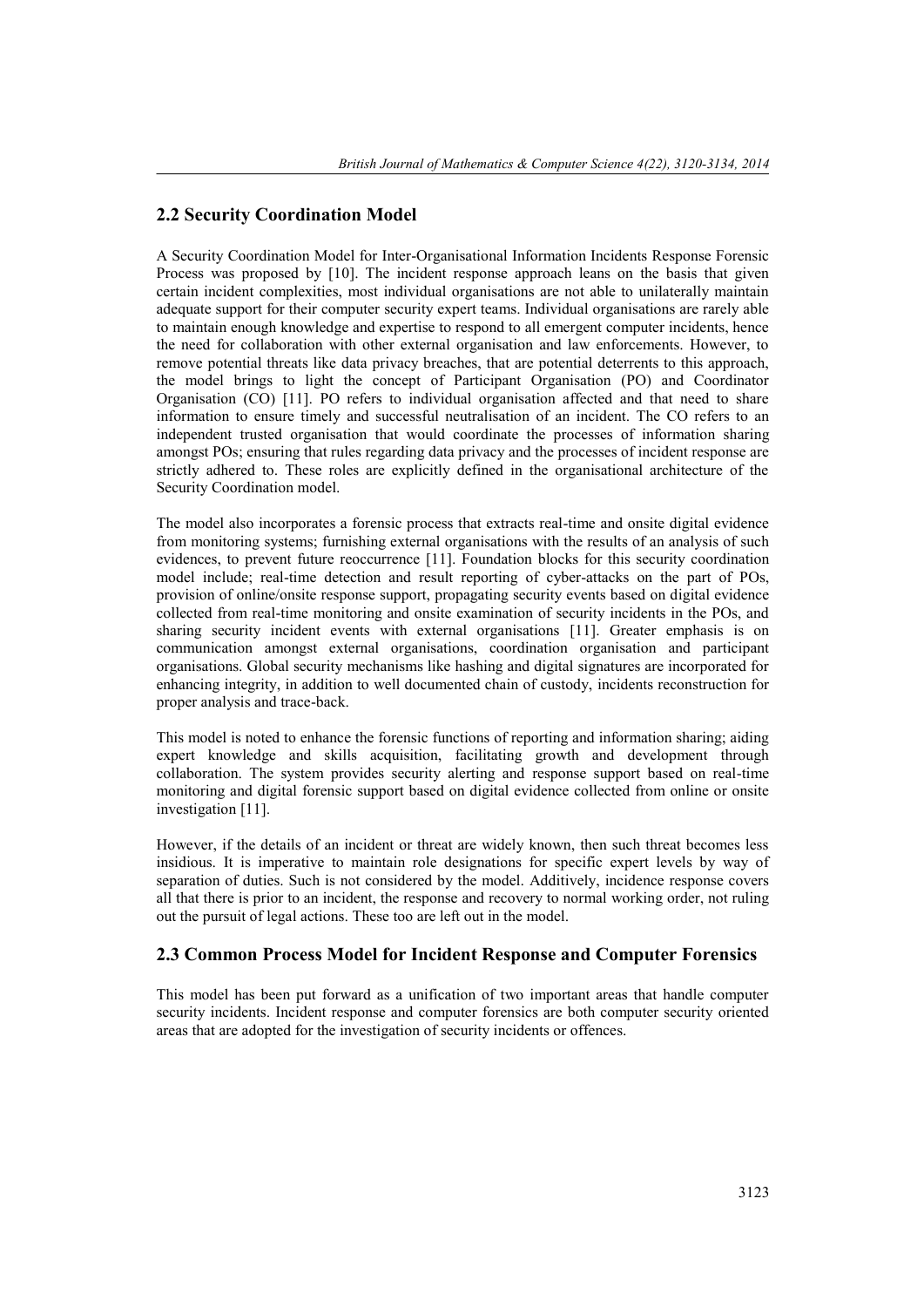The investigative process of each of these areas mostly are narrowed that they are not able to yield optimum result. The well-coordinated investigative efforts that incorporate all sections of an organisation as seen in an incident response investigation might not be found in computer forensics investigation. In contrast, the adoption of scientific standards that yield objectivity and well-documented analysis in a computer forensics investigation might also give benefit to incidence response [1]. Therefore, unifying the two areas is a bid to obtain a single approach to computer security incident that incorporates the endeavours of all departments of an organisation (Legal counsel, Human Resource, Business executives), leveraging scientific standards and ensuring a well-coordinated and documented investigative process. In other words, it allows for a management-oriented approach in digital investigations while maintaining the potentials of a thorough computer forensic investigation [1].

The approach to incident response incorporated is that which was proposed in Mandia et al. [12]. It describes a seven-stage process for incident response as follows; Pre-Incident preparation, Detection of incident, Initial response, Formulation of Response strategy, Investigation of the incident and Reporting. This approach has attempted to resolve the limitations of the individual models, while introducing the concept of "*formulation of response strategy*". This presents the notion of choosing a suitable response strategy after a computer incident has been detected and initial information acquired. In the common process model, formulation of response strategy involved additional decisions, where there had to be a resolve whether to initiate a full-scale forensic analysis. Determining factors for this includes; the attacker's threat level and the potential damage to be incurred [13].

#### **2.4 State-of-the-Art Incidence Response**

The State-of-the-Art Approach to Incidence Response proffers a generic approach that leverages on the combination of a management concept and a technical concept [4]. This approach finds basis in the theory of "Escalation Level"; borne out of the established pieces of evidence, that the consequential magnitude and significance of an incident is proportional to time. Implying that greater significance is sustained if longer time ensues between the occurrence of an incident and its response. Here, incidence response has been defined based on four  $(4)$  escalation levels  $(0 - 3)$ . Level 0 defines a scenario where operations are typical and no evidence has been traced. Level 1 opens up the door for discovery and initial response to identified threats. Level 2 defines a situation where threats are widening to other platforms (systems) and containment measures are being engaged. Level 3 defines the notice of higher effects in the threat, while performing containment, recovery is introduced. The processes is concluded with a post-incident analysis involving representatives of all departments and senior management to address issues of damage and impact, vulnerability removal and incident response capability procedure updates amongst other [4].

The authors of this approach asserted that when incident response capability becomes an option, then spelling out specific roles and responsibilities by organisations becomes paramount. Effective response to security incidents does not strictly dwell on the technical, experts and personnel from various departments within an organisation must actively participate in the rescue effort. Suffices to say that an explicitly-defined, simple to implement and execute management structure is essential [4]. A management schema was proposed to handle corporate incidence response. This approach to incidence response is coined from global best practices and recommendations as proposed in [14] and [15] integrated with the incident response capability (management) contacts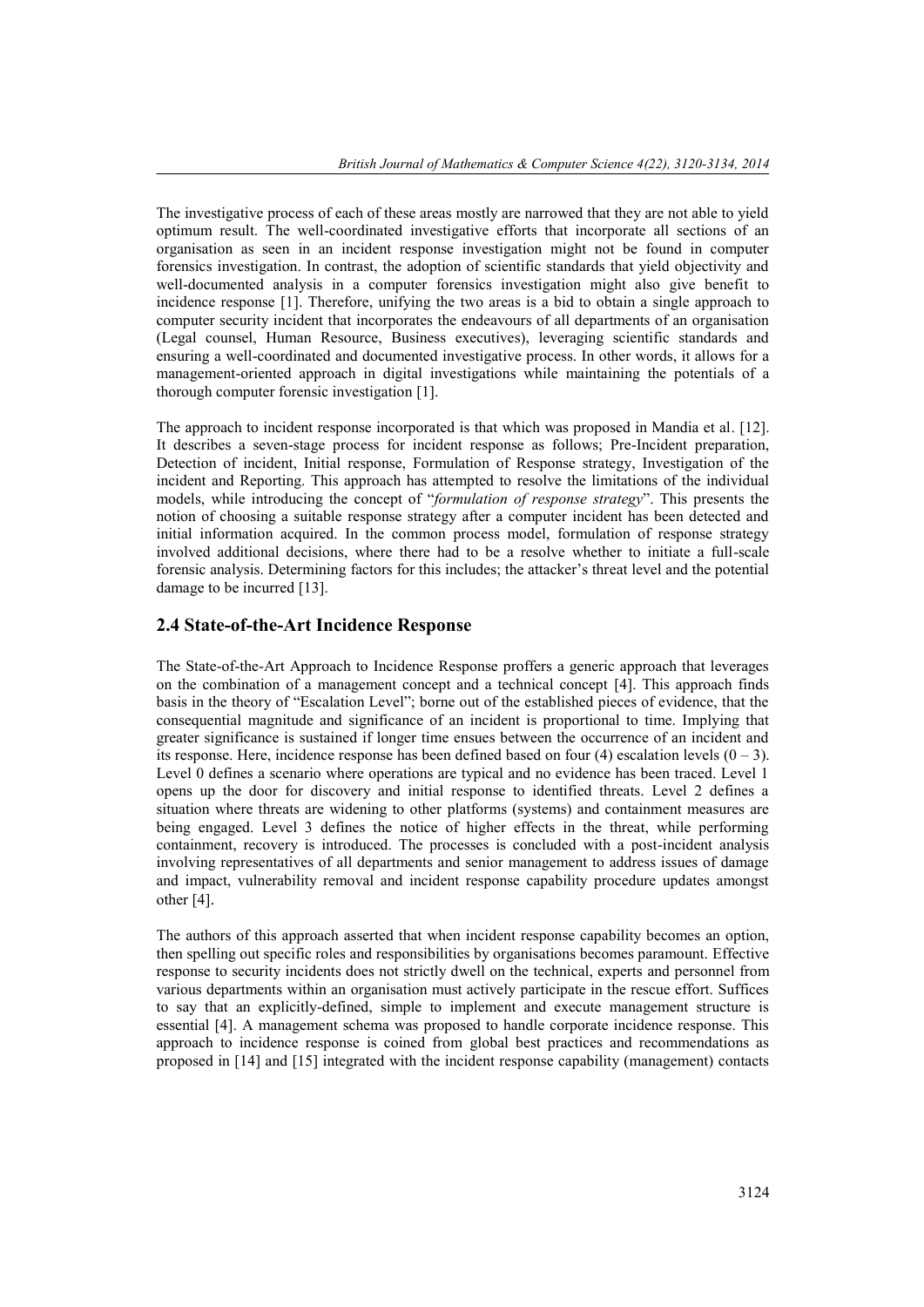[4]. However, aspects of trust and compliance to procedures were not decisively covered. This implied that little attention is mated on the legitimacy of processes, activities, results and identities involved before transition to other phases.

#### **2.5 Palantir: Collaborative Incident Response and Investigation**

This framework was devised from real life practical experience in dealing with a large-scale distributed attack that occurred in 2004, popularly termed "*incident 216*" [2]. The framework became a necessity in the light of new requirements and issues that came imminent while attempting a collaborative management (information and resource sharing) of *incident 216;* a large-scale multisite attack. Comprising of a system model and a prototype implementation that facilitated partnership amongst multiple organisations and legal bodies in the response and investigation of cyber-attacks, the framework also incorporates central management by an independent trusted entity referred to as "Independent Centre for Incident Management (ICIM)" [2].

While the system model emphasises the roles, responsibilities and processes carried out by multiple organisations and law enforcement for attaining full recovery and/or prosecution, the system design cautiously tackles the security and privacy of data exchanged amongst participating organisations during the response [2]. In clear terms, this framework explores an integration of two information security areas, namely; Digital investigations and Incident response.

The framework consists of a four-phased (4) process for incident response and investigation within a localised domain which is excerpted from the recommendations of NIST [14]. It also includes another four-phased collaborative process of interactions between localised domains and the collaborative process [2]. However, it must be noted that the collaborative processes are performed at the ICIM. The four major phases of the model include; Preparation, Detection & Strategy development, Local Investigation & Recovery and Incident Closure. These processes are replicated in the collaborative process.

Central to the efficiency of this model is a collaborative workspace, which is an online platform hosted and managed by the ICIM, and made accessible to all participating member organisations for the analysis of data. This centralised approach to management was adopted for the sake of optimising security. Despite the risk to a single point of failure, the benefits of greater and better management and security were of higher priority. Thus, tools were deployed into the workspace to meet these enumerated requirements. On the advantage, this model maintains an ordered, well defined flow of work. Several tasks abound that could be merged into a single flow for efficiency and speed. For instance, the upload and analysis of logs could be jointly simultaneously performed. The presence of such protected platform, with a surplus of useful tools no doubt makes easier the establishment of trust and engagement of collaboration among institutions in the face of cyber-attacks. This workspace allows for an extended or elongated management of collaboration against future cases, after the imminent threat is handled.

#### **2.6 Incident Management Approach (CNSS)**

This approach to incident handling was proffered by the US National Information Assurance under the auspices of the Committee for National Security Systems (CNSS). It was proposed to help organisations improve the way they detected, responded and recovered from computer or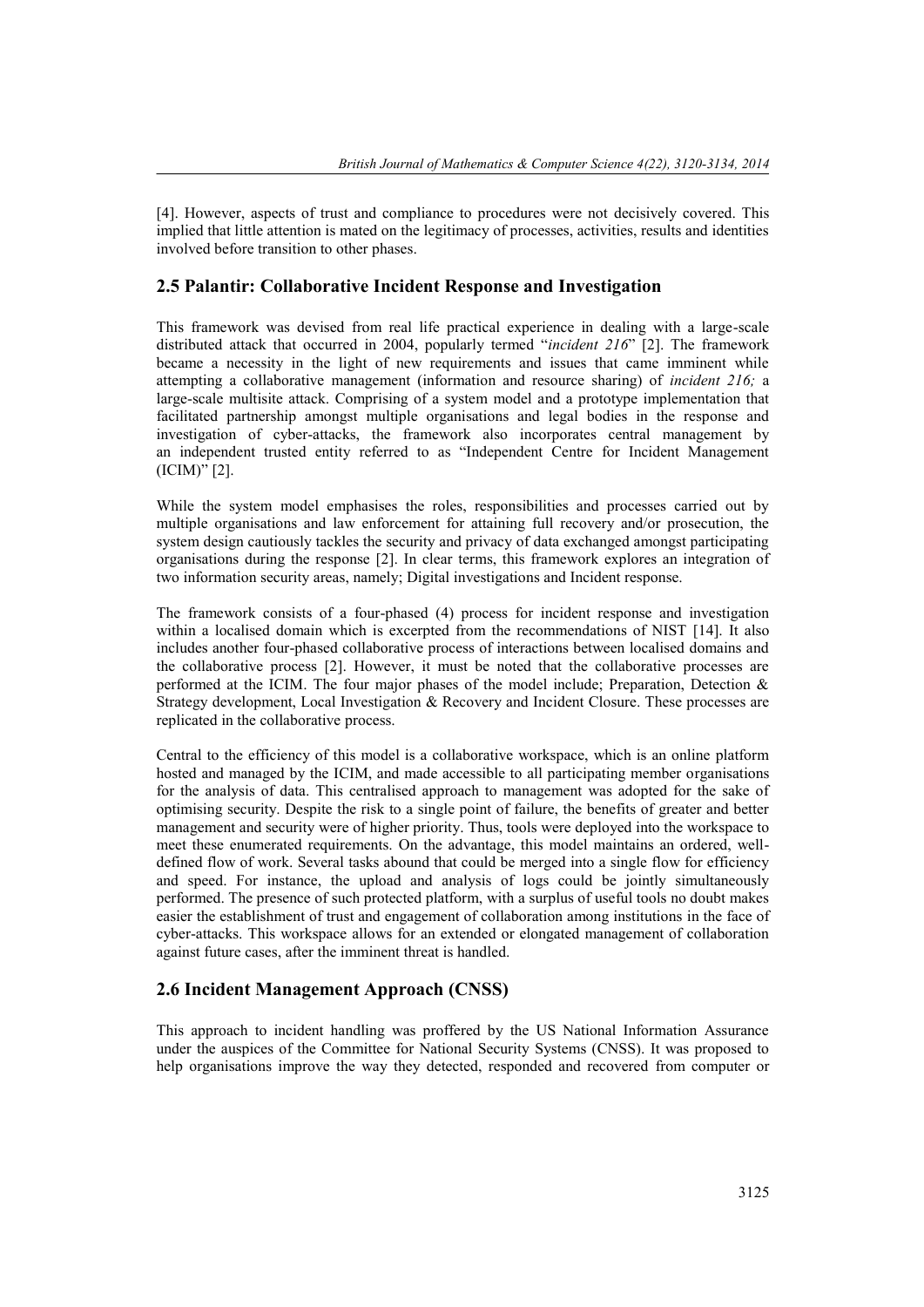cyber incidents, when the classic six-phase approach (Prepare, Detect, Contain, Eradicate, Recover and Lesson Learned) was found to be ineffective due to the emergence of weak elements [16].

Incident management approach emerged out of the necessity to respond to the evolving threats and risks caused by computer security incidents to organisations. The need was for an improved incident handling capability that would yield better the management of incidents. This revealed a shift from response to management broadening emphasis to incident prevention, model component integration, and real-time improvement to processes. The conventional, classic approach aided consistent and sound incident response procedures that minimised the impact on business, however, the approach was yet characterised by a narrowed focus on individual stages that were perceived to be most important by the Computer Security Incident Response Team [16]. In contrast to the linearly skewed classic approach to incident handling, the incident management model presents a recursive approach that centres on combining incident-related services into a single, comprehensive program management approach; a bid to reducing disruptions to organisations [16]. The incident management model articulates a proactive position through constant monitoring and program enhancement activities, rather than a reactive stance focused on individual incidents. Vulnerability management concepts and enterprise approach to patch management are also incorporated. A continuous lesson learned process is introduced that ensures that appropriate parties are included in the policy and procedure creation, validation and maintenance. As a holistic approach, the Incident management model scheme ensures that a change in one program component is supported by other program components. Preparation and Prevention form the core and also aid appropriate interactions amongst all parts of the program component.

This Incident management model leverages the principles of planning, communication and evaluation. Planning involves the building of strategies and goals, gaining support from senior management, creating and organisational approach to incident handling and ensuring that these approaches are well integrated into the organisation's security program. Communication facilitates the exchange of information amongst internal and external audiences for better response. Evaluation encompasses feedbacks, lesson learned and gathering metrics that could help discover way of improving the process [16]. The concept of information sharing is considered very much important since most incidents usually spread to multiple organisations. This step will help mitigate the risk of harm to a larger unaware community.

#### **2.7 Cyber Forensics Incident Response Approach**

A Cyber Forensics Incident Response approach is proposed in [17]. The model is geared towards helping organizations, businesses and industries guard against intrusions, worms, automated attack against their systems. It would help towards exerting specific controls, plan of action for responding to attack or computer incident which can greatly reduce the resultant cost and also saving for bad publicity, loss of public confidence and loss of business. The proposed model aimed at addressing the problems in both incident response and cyber forensics and its distinctiveness is seen in the requisition of systematic documentation and corrective control measures. Incident response always commence with an on-going phase of pre-incident preparation that takes place even before an occurrence of the incident [17].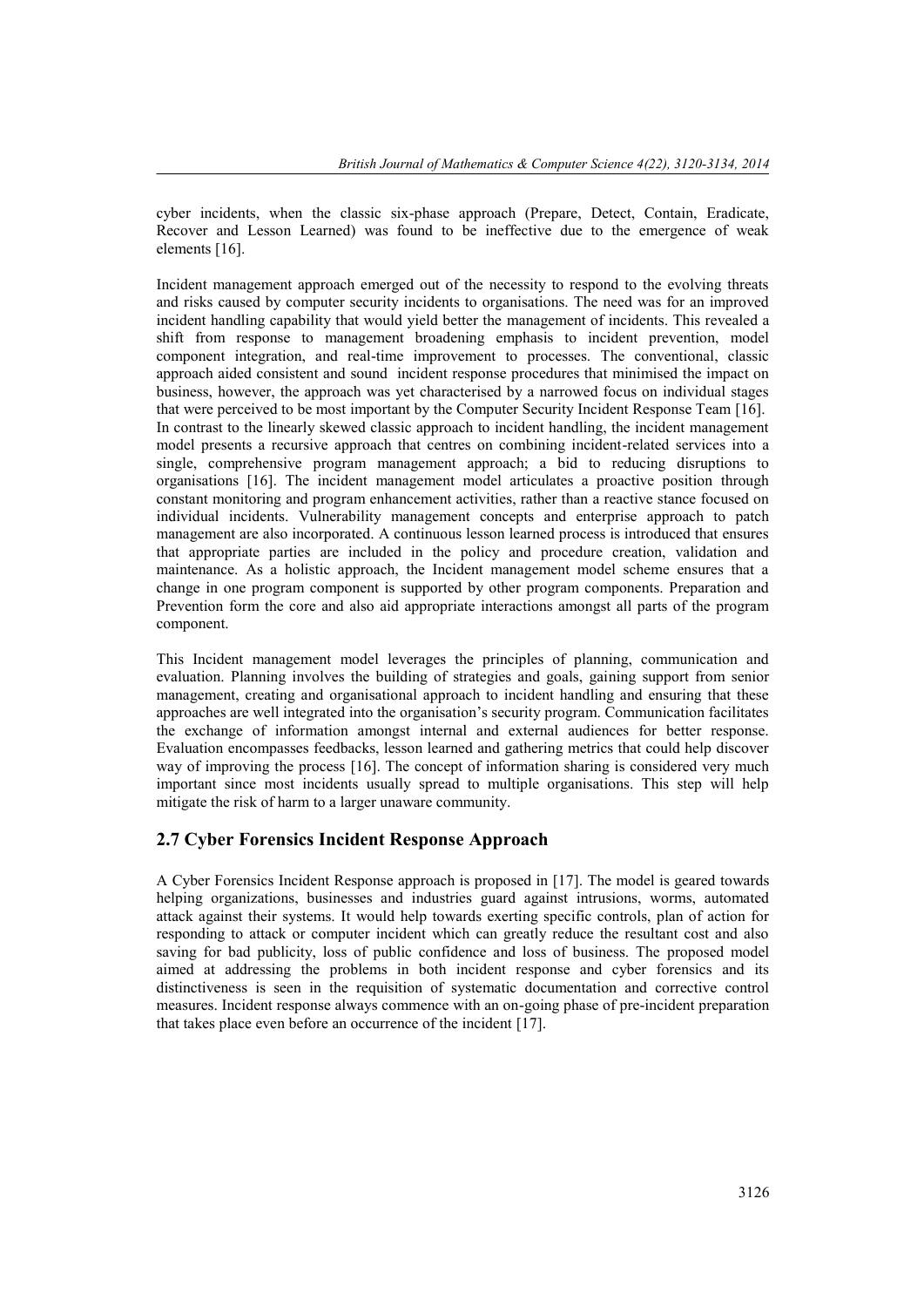The model classifies incidents into two parts; the temperament of information and the nature and intricacy of the system involved. This is dependent on the type of compromised systems, to enable the variety of expertise needed to tackle the matter and eventually decide on the forensics approach to be proffered whether live or imaging or duplication or in other cases. The model emphasizes control through isolation of the affected system which may include but not limited to network termination, disabling interface at operating system level, disabling switches and or hubs and quarantining of the affected computer or just removing the network cable [17].

The proposition leans on the realization that cybercrime has become a global phenomenon needing global cooperation, legislative harmonization and technological implementation if control has to be achieved. With this model, the concept of round-the-clock cyber-surveillance to equip security/forensic officials with expertise to enable them collects legally unassailable digital evidence that will endure legal scrutiny and subsequent successful prosecution.

#### **2.8 Incidence Response Approach**

The School of Medicine, Washington University, St. Louis presented an approach for handling incident response that comprised of the four (4) steps. These include; Incident determinations (occurrence), Containment, Eradication, Recovery Process and Follow-Up [18]. As noticed, this approach bore similarity with some already mentioned approaches, and also presents the fitting together of distinct procedures like Recovery and Follow-Up. These too are very necessary for the attainment of an effective incidence response capability.

### **2.9 Cerebro: A Platform for Collaborative Incident Response and Investigation**

Cerebro is a prototype framework/system for a Collaborative Incident Response and Investigation. The model presents a dais that allows collaborators to isolate and label illegal information. This information, collected at a granularity level, allows collaborators to specify the scope to which they desire to stake information: at a group level, an organizational level, or with all participants of an organization [19]. The approach presents a six-phase process an incident responder/assessor in the face computer crime/incident. These include; site assessment, site aggregation, site analysis, collaborative investigation/correlation, policy/rule application, and site incident strategy.

By way of generality, the cerebro model projects a systematic collection and analysis of data in a trusted cloud-computing platform, which allows for large-scale data storage while concurrently manipulating the data for evidence identification and classification. The system is proposed to be hosted on a large-scale data analysis platform on a hype security mode with forensic (extraction, logging, analysis and storage) process capabilities [19]. It employs a two-factor authentication process: role-based and signature-based, a way of ensuring that information circulates only among intended audience, an incentive-based approach for trust establishment where organizations learn more about vital watch-list information and obtain access to tools and resources to respond to and recover from attacks.

The authors asserted that the concept of collaborative incident response had become necessary in the wake of large-scale distributed cyber-attacks envisioned to exploit the principles of least privilege from a role-based access control medium. It has become typical to encounter adversaries who target communication and information exchange among experts and administrators to disrupt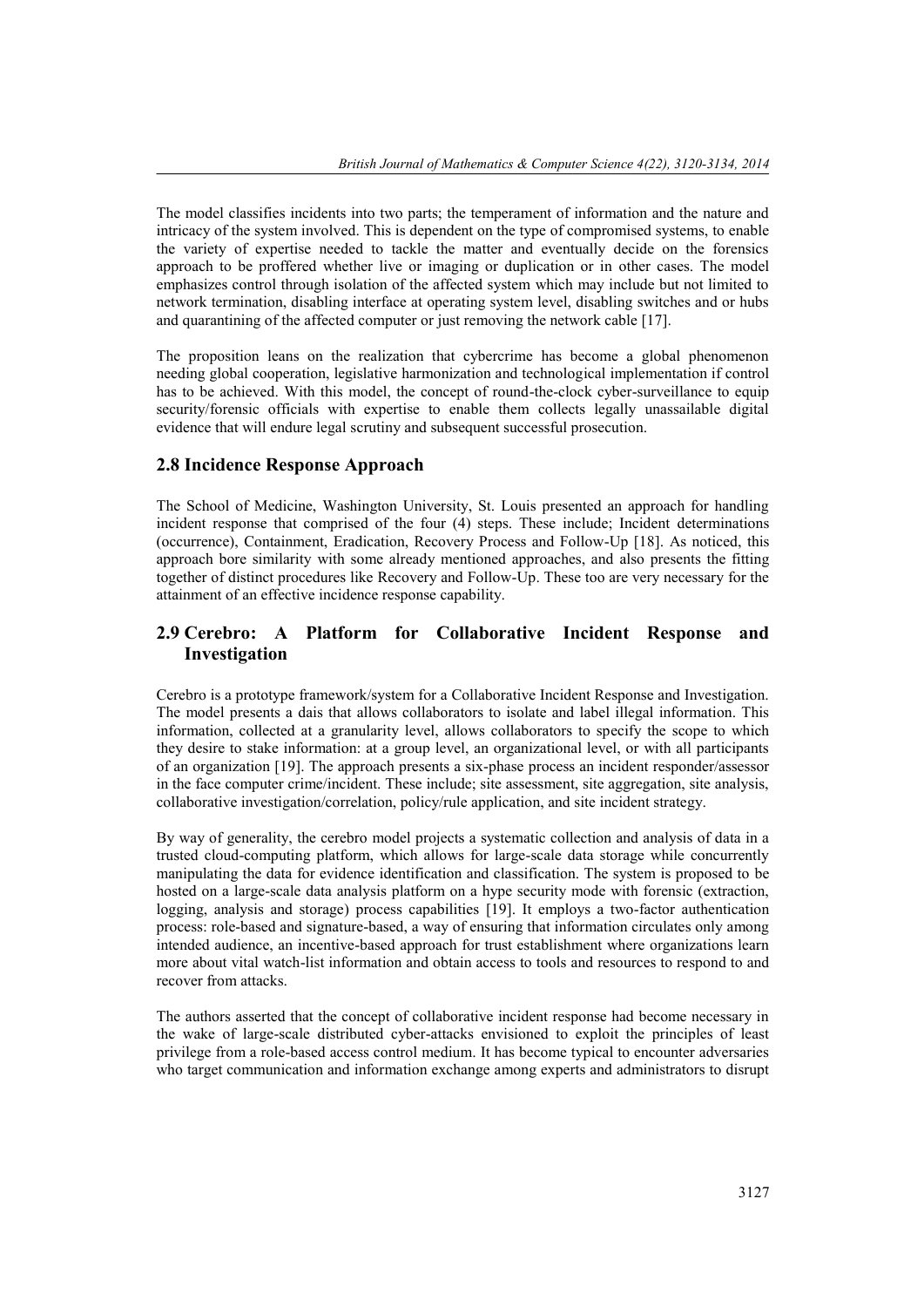the effectiveness of incident responses. The model caps it all with the reliance on organizational access policies; organizations providing value in the identification and response process can collectively define important pieces (IP addresses, type of attack, pattern identification) of an investigation [19].

### **3 Analysis and Discussions: Unifying the Approaches**

Given the upsurge of security incidents, it is needful to maintain effective response procedures. Although, it might be impracticable to stop all breaches, attempt must be made to adequately respond and manage threats.

However, the need for an organisation that provides the precise structure for handling incidents cannot be over-emphasised. Good focus on objectives, clear reporting and flexibility in investigative directions are all there to be guaranteed. A Computer Security Incident Response Team (CSIRT) is required to assume the goal of responding to cybercrime incidences [1,2] and [4]. However form the incidence appears, the group ensures a well-coordinated response, yielding a capability that allows for full recovery and patching; to avert service degeneration. They also collaborate with law enforcement when necessary to pursue criminal prosecution [2]. The services of such teams cover a proactive, reactive and security quality management perspective [20]. The proactive service helps to prepare, protect and preserve systems against potential attacks. Efficiency of this usually mitigates greatly the number of future incidents. Reactive services are activated by event requests or report of the compromise of a host, vulnerability in software or the alert by an intrusion detection system. The security management services support existing services that are independent of incident handling; by so doing assist in improving the overall security of organisation [20].

Incidence response or handling is indeed a critical aspect of computer and information security for most systems and organisations. All of the approaches proffered have in varied ways offered solutions for handling potential threats to digital information systems. Despite the variances in steps, modes and applications, all of the reviewed approaches bear one unified motive; the primary objective of discovering and halting computer threats and their attendant effects.

Close looks at the individual models reveal similarities in some of the steps. Although some of the models are environment-dependent and (or) case-specific in nature, the emergent of re-occurring steps re-emphasises significance in incident handling. It implies that any potential approach to incident handling should not be completely devoid of these processes. These processes include; preparation, detection, and formulation of response strategy/planning, containment/preservation, eradication, recovery and lesson learned/reporting/follow up and incident closure. These processes are modelled in Fig.1 below. All of these processes should be managed in a collaborative manner given the distributed nature of modern-day threats.

#### **3.1 Preparation**

This process has been noted to be a very important aspect of an incident response methodology. The goal is to aid an organisation into a ready state for the quick and effective handling of computer incidents. Activities here include; setting and training of incident response teams, definition and adherence to proper security policies and practices including a legal framework, deployment of necessary security mechanisms (antivirus software, firewalls, Intrusion Detection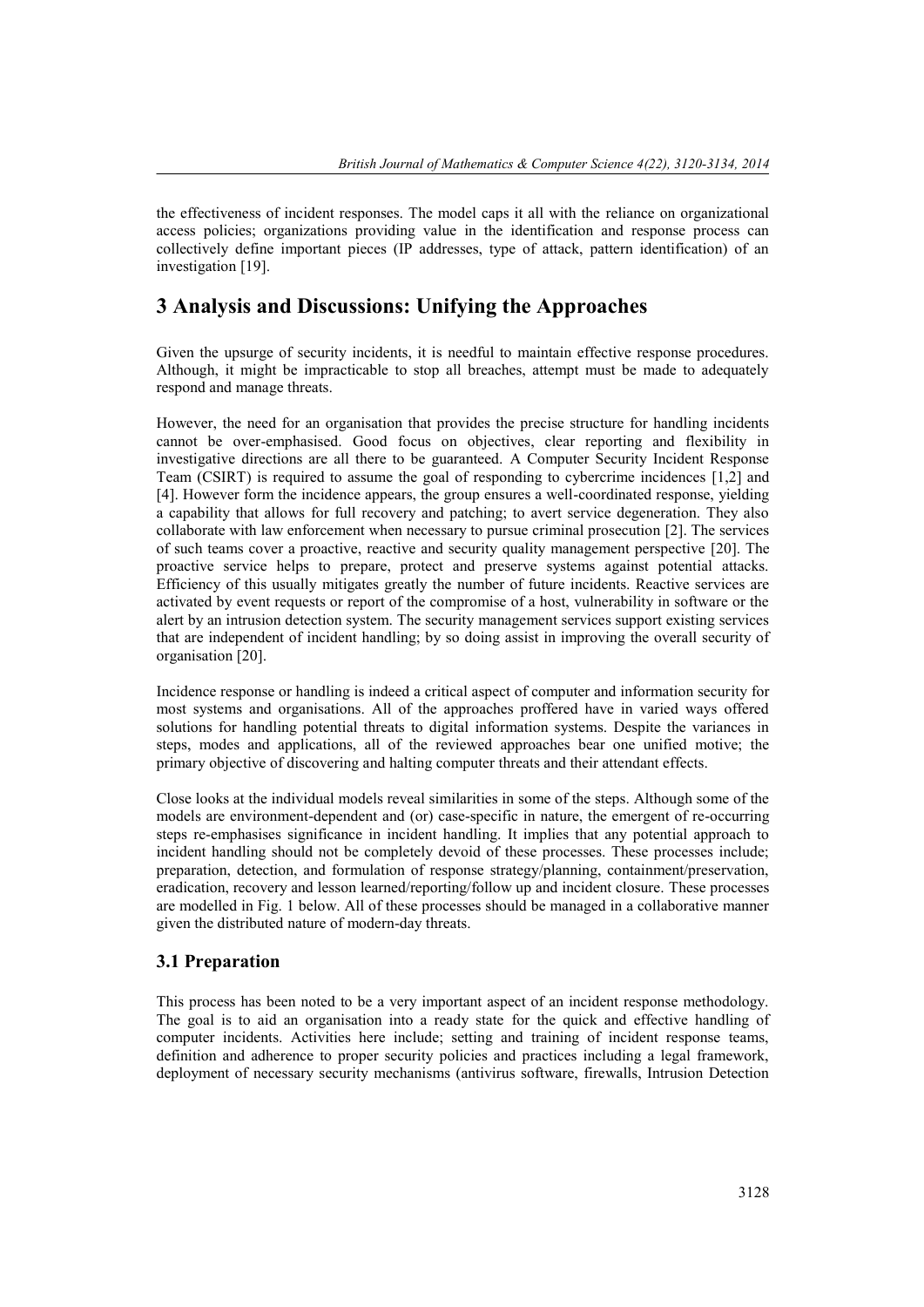& Prevention system, Audit log consolidation, backup and recovery software). All these, are considered proactive measures to the handling of computer incidents.

#### **3.2 Detection/Identification**

This process is of crucial importance. It bothers on identifying the commencement of what is termed a "threat" in a system; for which critical decisions are required. At this process, confirmations are required about the occurrence of an incident. A system must be in place (manual or automated) for initiating alerts and reporting of incidents, ensuring that the right channel of issue to the right personnel is achieved. One very important point here is that time is of great essence; hence, detection must be in real-time to achieve best results. **Example 18 Consolidation,** backup and recovery software). All these, are considered proactive measures to the handling of computer incidents.<br> **3.2 Detection/Identification**<br>
This process is of crucial importance. It both bothers on identifying the co<br>ich critical decisions are re<br>ence of an incident. A system<br>oorting of incidents, ensuring

#### **3.3 Formulation of Response Strategy/Planning Formulation of Response Strategy/Planning**

The goal of this step is to determine the most suiting approach or strategy of handling the incident. This is achieved by performing an initial analysis of the scope of the incident and seeking counsel from all appropriate parties sometimes it could include the development of containment, eradication and recovery strategies. Soal of this step is to determine the most suiting approach or strategy of handling the incident.<br>is achieved by performing an initial analysis of the scope of the incident and seeking counsel<br>all appropriate parties somet



**Fig. 1. Collaborative incidence response incidence**

#### **3.4 Containment/Preservation**

This process is aimed at ensuring instant and interim solutions to an incident. This establishes an attempt to prevent further damages to the system. Actions could include the disabling of services, disconnection of compromised system, changing password and disabling account or at the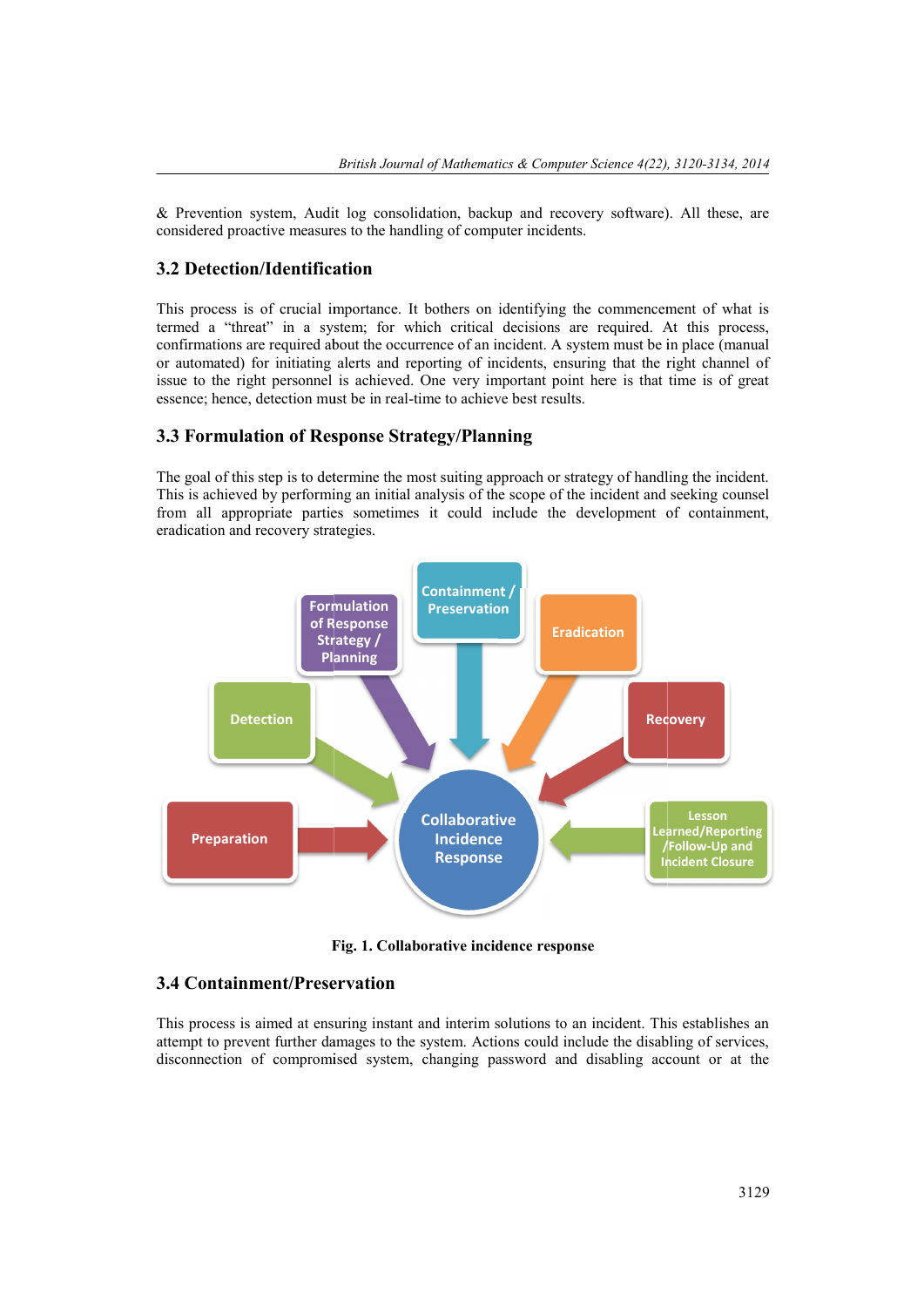extreme, doing a temporal shut down. This preserves the state of the system, with allowing increased compromise. Evidence collected should be preserved in a forensically sound method.

#### **3.5 Eradication**

This is similar to containment. It however focuses on the long term elimination of threats. It ensures that the system is no longer vulnerable to the threat. Activities include policy updates and independent security audits.

#### **3.6 Recovery**

This explains the process of restoring back lost or damaged information or the restoration or the restoration back to normal working order of an affected system. In the case of normal operations actions could include restoration through backups, system re-configurations and fresh installations.

#### **3.7 Lesson Learned/Reporting/Follow-Up and Incident Closure**

This combined stage involves assessing damages incurred and lesson learned from the incident. This is done a convened meeting of senior management executives and technical experts. Such lessons might require the update of security policies and guidelines. A comprehensive detail of the incident is maintained for record and referencing against future occurrence.

There are open issues that required attention if the best is to be achieved in computer security incident response. First, a correlation abounds between incident response and computer forensics. At some points both areas bear similar process and same tools. It has been observed that most organisations tend to focus on fixing breaches and getting back to normal work operations; less attention is given to lessons learned or tracing sources and taking legal actions. There is however, a need for these processes for incident handling to be whole.

Most attacks have been noted to be distributed in nature, and span across several systems and corporations; the intent is aimed at being able to gain or acquire as much leverage as possible. The complexities of these threats usually go beyond the knowledge and expertise of an individual organisation. There is the need for collaboration amongst organisations affected. Organisations by way of collaboration need to exchange information and share ideas about threat significance, potential solutions and patching methods. This must be done with great consciousness to the potentials for data privacy breaches and financial loss that could abound as a result of information sharing. Trust and assurance of organisational safety, data protection and reputation must be duly catered for in the whole process of sharing information about security threats and vulnerabilities.

There is also the issue of trust. An efficient and convincing way of proving trust for the safety of data and identity needs to be articulated if collaboration is to be maintained. Proven scientific approaches and popularly acceptable standards must be used to prove integrity of evidence that support the occurrence of a security incident.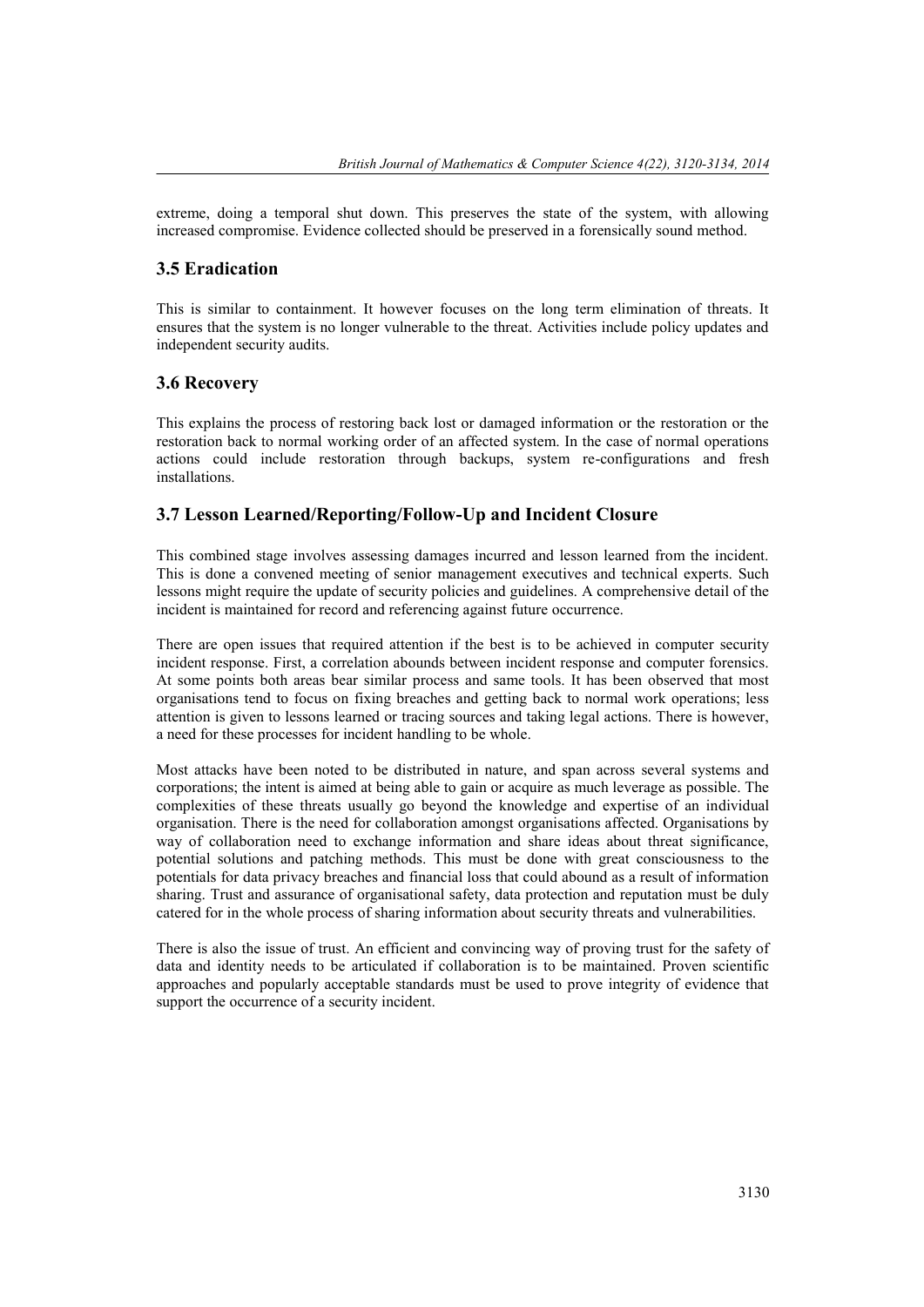## **4 Incident Response Fissures**

Despite the vast efforts that have been underway towards ensuring that tolerable responses are matted to computer incidents, several fissures still exist that need to be addressed for incident response to be considered absolute. These too must be noted while planning the setup of a potentially effective response strategy [6].

#### **4.1 Greater Focus on Prevention at the Expense of Monitoring and Response**

Most companies are noted to focus greatly on prevention; relying heavily on their defensive security tools rather than ensuring a balance amongst prevention, monitoring and detection. An outcome of this is resource disproportion, which yields breach in the monitoring and alerting infrastructure with less adequate resources for response.

#### **4.2 Weakly Structured Escalation Options**

Building appropriate, smooth and well-ordered escalation path to the right entities and resources is a key inventiveness in incident response. An even response structure does not favour effective escalation. A better approach is to establish tiers that are based on factors of expertise and geography.

#### **4.3 Excesses of the Wrong Kind of Information Too Early**

Organisations tend to kick-off response processes at every alert; analysing all data available at the initial. However, without undermining the significance of audits, logs and monitoring, it is more beneficial to prioritise and filter data so as to ensure correlation.

#### **4.4 Insufficiency of the Right Kind of Information Too Late**

It has been noted that having too much of the wrong details pretty early is not beneficial. However, too little of the right information too late or early is certainly no better cure. It is advised that multiple levels of data collection be maintained. This should begin by first determining what can be collected continuously and then ascertaining the much that would be required to discover the root cause of an incident.

#### **4.5 Knowledge-less Response**

This defines a situation of responding to incidents with little or no insights and intelligence. In most circumstances, and most assuredly; this places the attacker always one step ahead the target; implying more damaged. A prerequisite is to endeavour to gather as much information speedily, and such that is enough to initiate coordinated decisions that is able to stop the attack.

These gaps have advocated for better and faster approaches to incident handling. Being able to discover timely the existence of an incident and initiating an efficient response procedure is a necessity. These might include but not restricted to collecting the right kinds of data at the right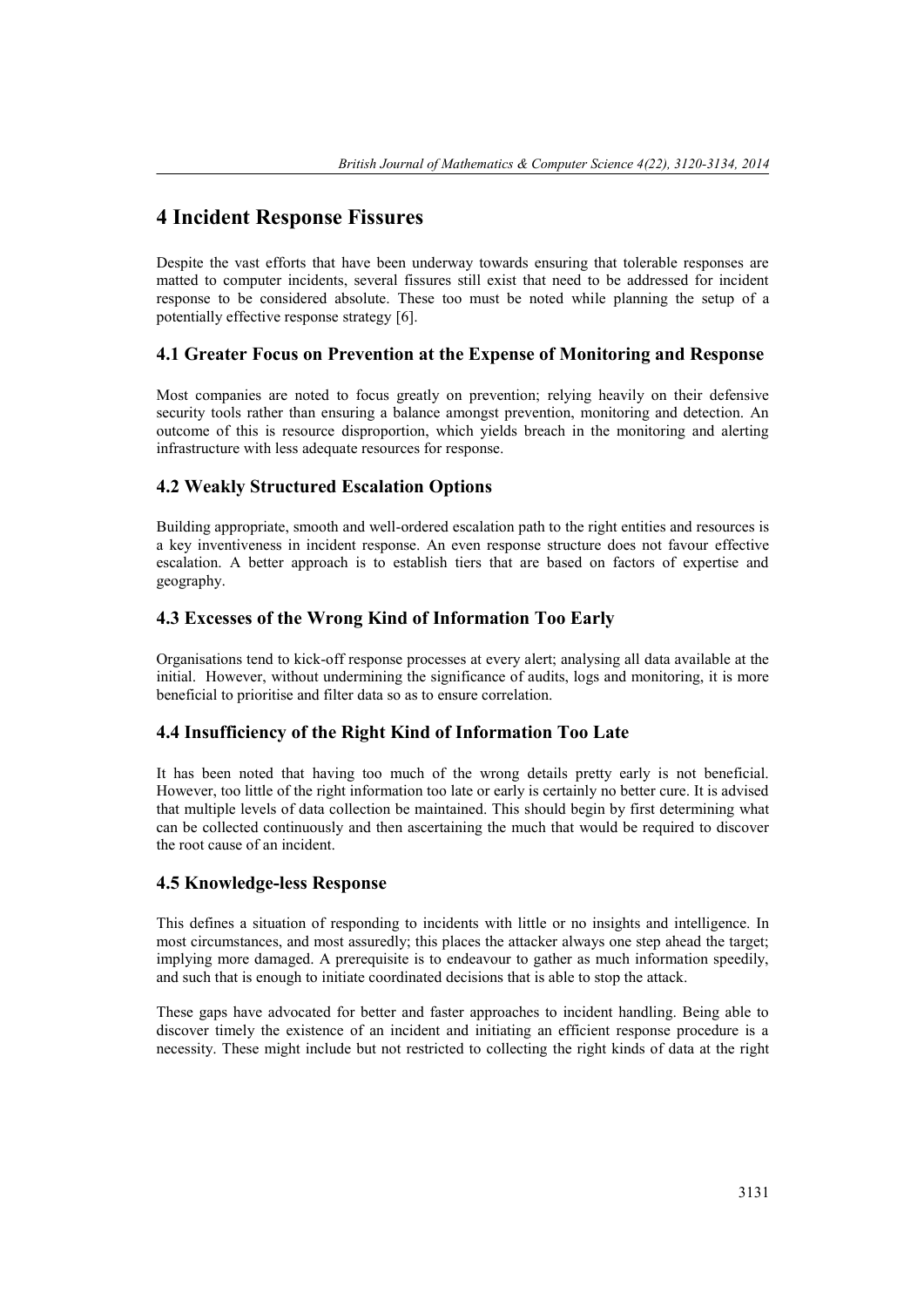time, continuous monitoring of the system and incident level, engaging in full packet capture, and collecting as much relevant data as possible [6].

### **5 Conclusions and Future Work**

Computer incident threat landscape and attack spaces are evolving by the day. An effective response approach yesterday might not seem same today. A good technique today could as well be unworkable the next day. The solution is; an incident handling approach that is continuously evolving. A model where processes and activities; are refined to suite potentially emanating threats.

Advanced security policies such as separation of duties could offer a better outcome. Usability, trust and security aspects of collaborating environments need to be re-emphasised and improved. Additively, contemporary forms of attacks have been seen to leverage human intelligence and the exploitation of human factors. An effective solution could tend towards such human intangibles, by proffering technological ways of implementing the conceptual world aspects of trust and privacy. There should also be a well-defined legal framework for the storage and processing of personal data; most precisely preferring ways of handling digital identity-related breaches need to be resolved into security standards. However, it must be noted that no collection of tools and techniques completely substitutesa team of skilled incident investigators and handlers. The bottom line is that the right people are required, the right procedures established and the right tools utilised. Incident response and handling of computer security incidents should maintain both a proactive and reactive stance that is management oriented and incorporating all required techniques and procedures.

### **Competing Interests**

Authors have declared that no competing interests exist.

### **References**

- [1] Felix C. Freiling, Bastian Schwittay. A common process model for incident response and computer forensics, in Internation Conference on IT-Incidents Management & IT-Forensics - IMF 2007, Germany. 2007;19-40.
- [2] Himanshu Khurana, et al. Palantir: A framework for collaborative incident response and investigation, in ID trust '09 Proceedings of the 8th Symposium on Identity and Trust on the Internet, New York. 2009;38-51.
- [3] Donn B. Parker. The dark side of computing: SRI international and the study of computer crime. IEEE Annals of the History of Computing. 2007;29(1):3-15.
- [4] Sarandis Mitropoulos, Dimitrios Patsos, Christos Douligeris. On incident handling and response: A state-of-the-art approach. Elsevier Journal of Computers and Security. 2006;25(5): 351-370.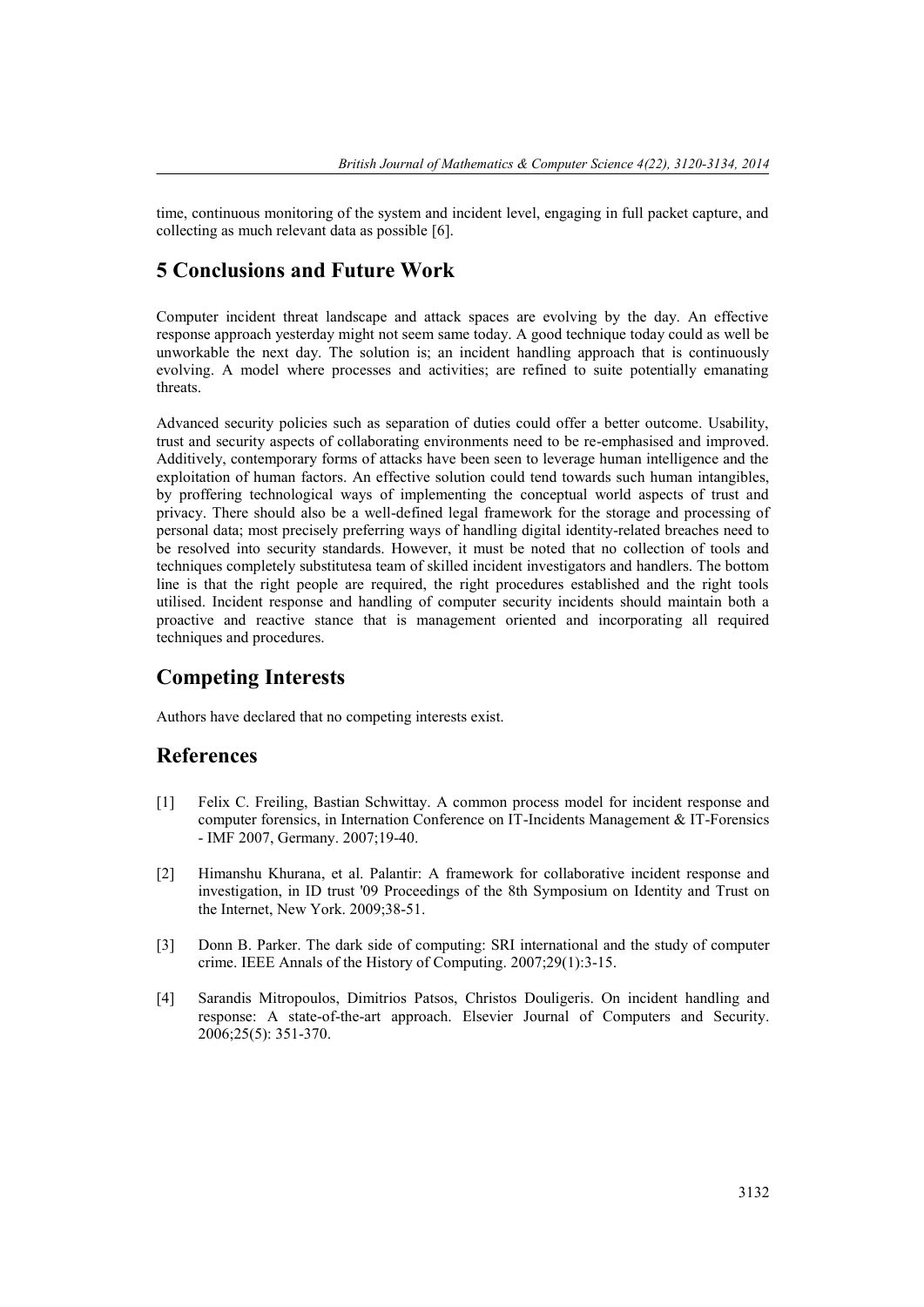- [5] Jeffrey Isherwood. Evidentiary Integrity for Incident Response (EIIR), in Cyber Security Division 2013 Principal Investigators meeting. 2013;1-12.
- [6] Securosis. React faster and beter: New approaches for advanced incident response. Netwitness, Report; 2011.
- [7] Rogers K. Marcus, James Goldman, Rick Mislan, Wedge Timothy, Debrot Steve. Computer forensics field triage process model, in conference on digital forensics, security and law; 2006.
- [8] Lee Seung Bong, Bang Jewan, Lim Kyung-soo, Kim Jongsung, Lee Sangjin. A stepwise forensic methodology for tracing computer usage, in The Fifth International Joint Conference on INC, IMS and IDC (NCM 2009); 2009.
- [9] Kyung-Soo Lim, Seung Bong Lee, and Sangjin Lee. Applying a stepwise forensics approach to incident response and computer usage analysis, in 2nd International Conference on Computer Science and its Applications, 2009. CSA '09. 2009;1-6.
- [10] Donn J Parker. The dark side of computing: SRI International and the Study of Computer Crime, IEEE Annals of the History of Computing. 2007;29(1): 3-15.
- [11] Kimoon Jeong, Junhyung Park, Minsoo Kim, Bongnam Noh. A security coordination model for an inter-organisational information incidents response supporting forensic process, in Fourth International Conference on Networked Computing and Advanced Information Management. 2008;143-148.
- [12] Kevin Mandia, Chris Prosise, Matt Pepe. Incident response & computer forensics, 2nd ed. California, USA: McGraw-Hill; 2003.
- [13] Eoghan Casey. Digital Evidence and Computer Crime, 2nd ed.: Academic Press; 2004.
- [14] Grance T, Kent K, Kim B. Computer security incident handling guide: Recommendations of the National Institute of Standards and Technology. NIST, NIST Special Publication 2004;800-61.
- [15] Patsos D. A strategic approach to incident response, Royal Holloway University, London, London, M.Sc Thesis; 2002.
- [16] National Information Assurance, "National Information Assurance (IA) Approach to Incident Management (IM), Committee on National Security Systems, Security Recommendatons; 2007.
- [17] Virginiah Sekgwathe, Mohammad Talib. Cyber forensics: Computer security and incident response, International Journal on New Computer Architectures and Their Applications (IJNCAA). 2012;2(1):127-137.
- [18] Washington University, "Information Security Plan," Washington University School of Medicine, St. Loius, Security Plan; 2013.